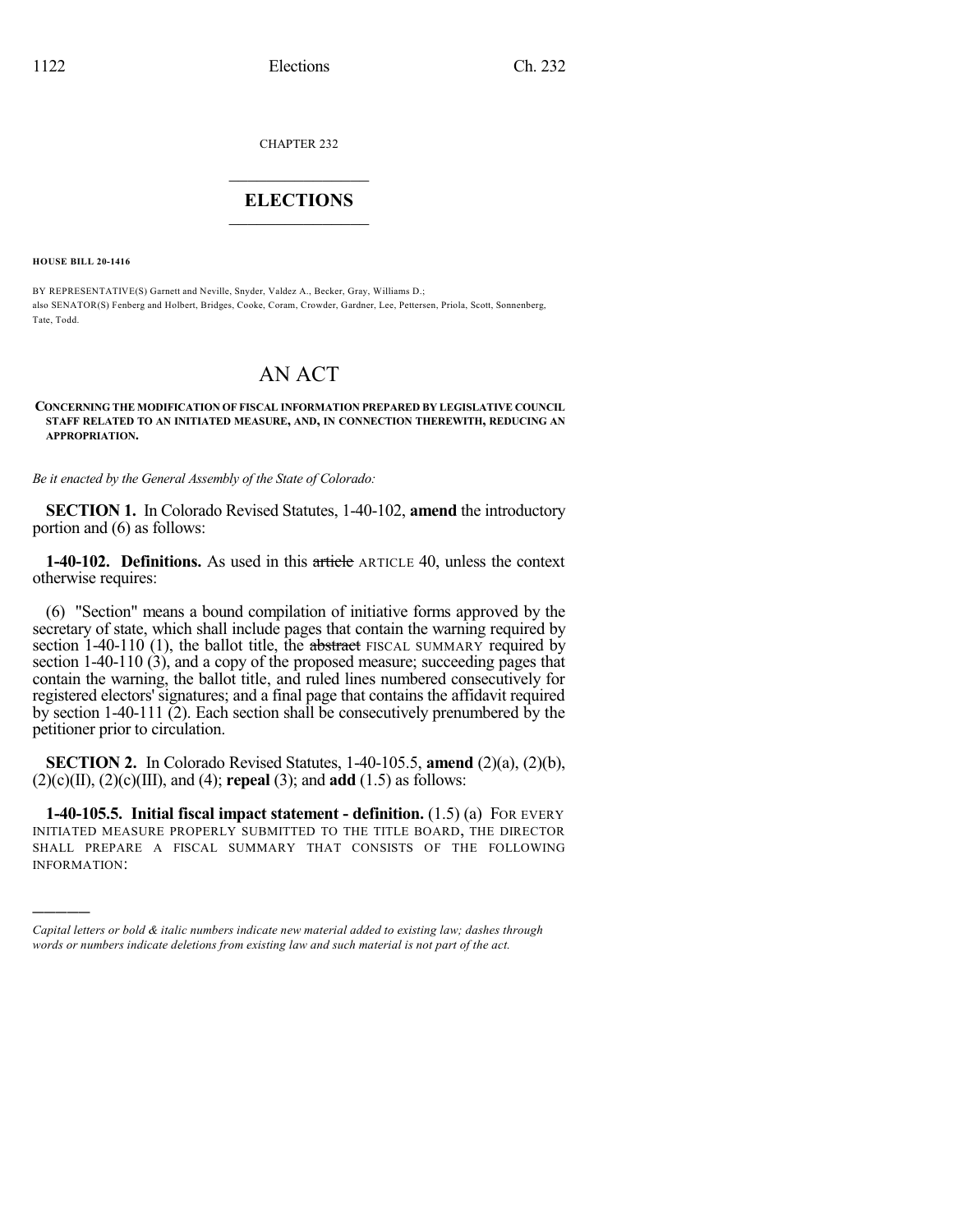(I) ADESCRIPTION OF THE MEASURE'S FISCAL IMPACT, INCLUDING A PRELIMINARY ESTIMATE OF ANY CHANGE IN STATE AND LOCAL GOVERNMENT REVENUES, EXPENDITURES, TAXES, OR FISCAL LIABILITIES IF IMPLEMENTED;

(II) AQUALITATIVE DESCRIPTION OF THE ECONOMIC IMPACTS OF THE MEASURE IF IMPLEMENTED;

(III) ANY INFORMATION FROM THE INITIATED MEASURE OR A DESCRIPTION OF STATE AND LOCAL GOVERNMENT IMPLEMENTATION IN ORDER TO PROVIDE THE INFORMATION REQUIRED IN SUBSECTION  $(1.5)(a)(I)$  OR  $(1.5)(a)(II)$  OF THIS SECTION; AND

(IV) THE FOLLOWING STATEMENT: "THIS FISCAL SUMMARY, PREPARED BY THE NONPARTISAN DIRECTOR OF RESEARCH OF THE LEGISLATIVE COUNCIL, CONTAINS A PRELIMINARY ASSESSMENT OF THE MEASURE'S FISCAL IMPACT. A FULL FISCAL IMPACT STATEMENT FOR THIS INITIATIVE IS OR WILL BE AVAILABLE AT WWW.COLORADOBLUEBOOK.COM.".

(b) IF AN INITIATED MEASURE HAS NO FISCAL IMPACT AS SPECIFIED IN SUBSECTION  $(1.5)(a)(I)$  OR  $(1.5)(a)(II)$ , THEN THE DIRECTOR MAY INCLUDE A STATEMENT THAT THERE IS NO FISCAL IMPACT UNDER THAT PROVISION.

(c) THE DIRECTOR SHALL NOTIFY THE SECRETARY OF STATE IF THE WEBSITE FOR FISCAL SUMMARIES CHANGES, AND IN SUCH CASE, THE STATEMENT REQUIRED IN SUBSECTION  $(1.5)(a)(IV)$  must include the new website.

(d) THE DIRECTOR SHALL PROVIDE THE DESIGNATED REPRESENTATIVES OF THE PROPONENTS AND THE SECRETARY OF STATE WITH THE FISCAL SUMMARY NO LATER THAN THE TIME OF THE TITLE BOARD MEETING AT WHICH THE PROPOSED INITIATED MEASURE IS TO BE CONSIDERED.THE TITLE BOARD SHALL NOT CONDUCT A HEARING ON THE FISCAL SUMMARY AT THIS TITLE BOARD MEETING, AND THE DIRECTOR'S FISCAL SUMMARY IS FINAL, UNLESS MODIFIED IN ACCORDANCE WITH SECTION 1-40-107.

(2) (a) For every initiated measure properly submitted to the title board under section 1-40-106, FOR WHICH THE SECRETARY OF STATE HAS APPROVED A PETITION SECTION IN ACCORDANCE WITH SECTION 1-40-113 (1)(a), the director shall prepare an initial fiscal impact statement, taking into consideration any fiscal impact estimate submitted by the designated representatives of the proponents or other interested person that is submitted in accordance with paragraph (b) of this subsection  $(2)$  SUBSECTION  $(2)(b)$  OF THIS SECTION, the office of state planning and budgeting, and the department of local affairs. The director shall provide the designated representatives of the proponents and the secretary of state with the A COPY OF THE FISCAL impact statement no later than the time of the title board meeting at which the proposed initiated measure isto be considered. The title board shall not conduct a hearing on the impact statement at this title board meeting, and the director's abstract that is included in the impact statement is final, unless modified in accordance with section 1-40-107. FOURTEEN DAYS AFTER THE PETITION SECTION WAS APPROVED. The director shall also post the FISCAL IMPACT statement on the legislative council staff website on the same day that it is provided to the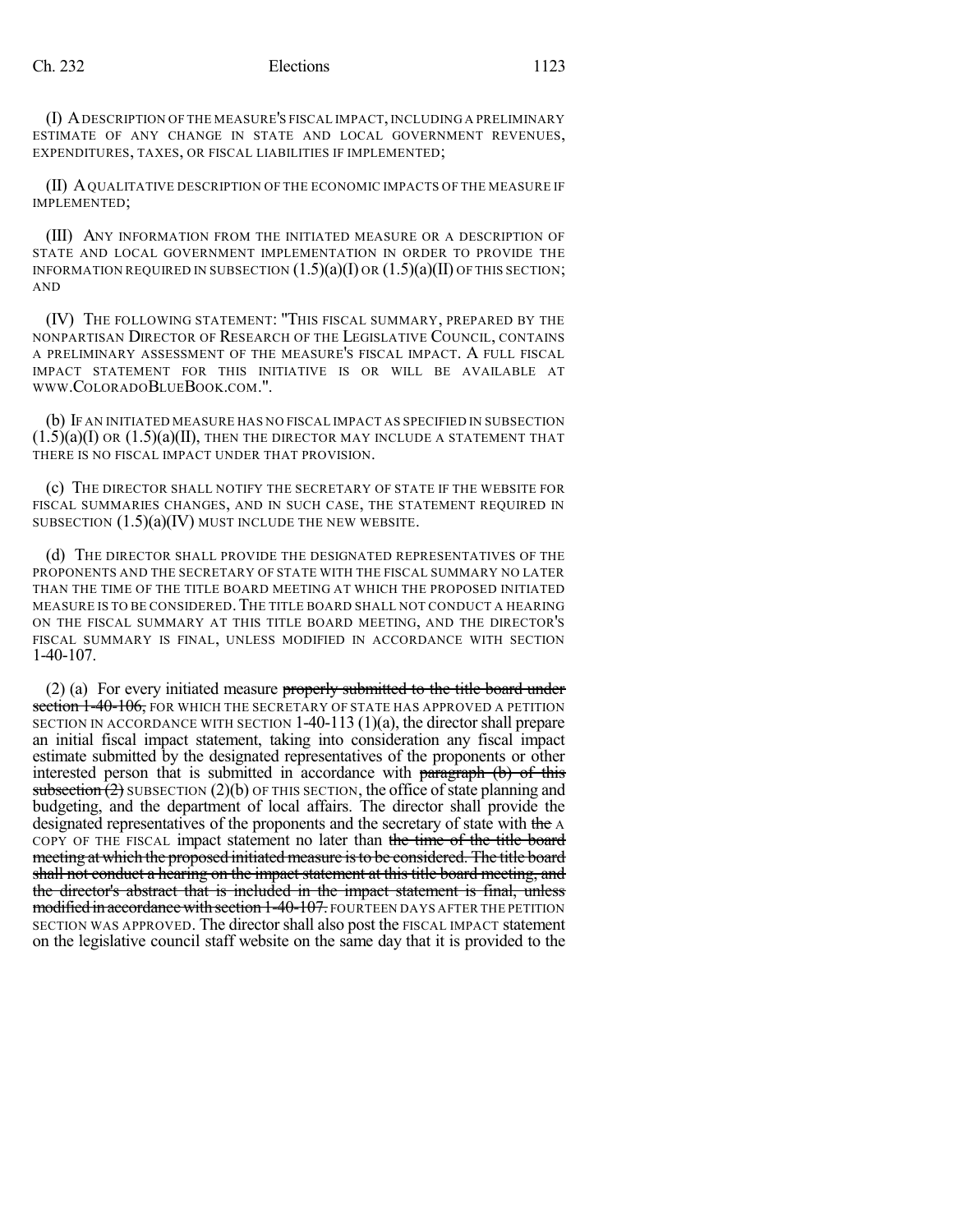| 124 |  |  |
|-----|--|--|
|     |  |  |

## 1124 Elections Ch. 232

designated representatives of the proponents. THE FISCAL IMPACT STATEMENT IS NOT SUBJECT TO REVIEW BY THE TITLE BOARD OR THE COLORADO SUPREME COURT UNDER THIS ARTICLE 40.

(b) The designated representatives of the proponents or any other interested person may submit a fiscal impact estimate that includes an estimate of the effect the measure will have on state and local government revenues, expenditures, taxes, and fiscal liabilities if it is enacted, OR A DRAFT FISCAL SUMMARY WITH THE INFORMATION SPECIFIED IN SUBSECTION (1.5) OF THIS SECTION. The director shall consider these estimates and the bases thereon when preparing the initial fiscal impact statement AND SHALL CONSIDER THE DRAFT FISCAL SUMMARY WHEN PREPARING THE FISCAL SUMMARY.

(c) The initial fiscal impact statement must:

(II) Indicate whether there is a fiscal impact for the initiated measure. and

(III) Include an abstract described in subsection (3) of this section.

(3) The abstract must include:

(a) An estimate of the effect the measure will have on state and local government revenues, expenditures, taxes, and fiscal liabilities if the measure is enacted;

(b) A statement of the measure's economic benefits for all Coloradans;

(c) An estimate of the amount of any state and local government recurring expenditures or fiscal liabilities if the measure is enacted;

(d) For any initiated measure that modifies the state tax laws, an estimate, if feasible, of the impact to the average taxpayer if the measure is enacted; and

(e) The following statement: "The abstract includes estimates of the fiscal impact of the proposed initiative. If this initiative is to be placed on the ballot, legislative council staff will prepare new estimates as part of a fiscal impact statement, which includes an abstract of that information. All fiscal impact statements are available at www.ColoradoBlueBook.com and the abstract will be included in the ballot information booklet that is prepared for the initiative.".

(4) The abstract FISCAL SUMMARY for a measure, as amended in accordance with section 1-40-107, must be included in a petition section as provided in section 1-40-110 (3).

**SECTION 3.** In Colorado Revised Statutes, 1-40-107, **amend** (1)(a)(II), (1)(b), (2), (4), and (5.5) as follows:

**1-40-107. Rehearing - appeal - fees - signing.** (1) (a) (II) The designated representatives of the proponents or any registered elector who is not satisfied with the abstract FISCAL SUMMARY prepared by the director of research of the legislative council of the general assembly in accordance with section 1-40-105.5 may file a motion for a rehearing with the secretary of state within seven days after the titles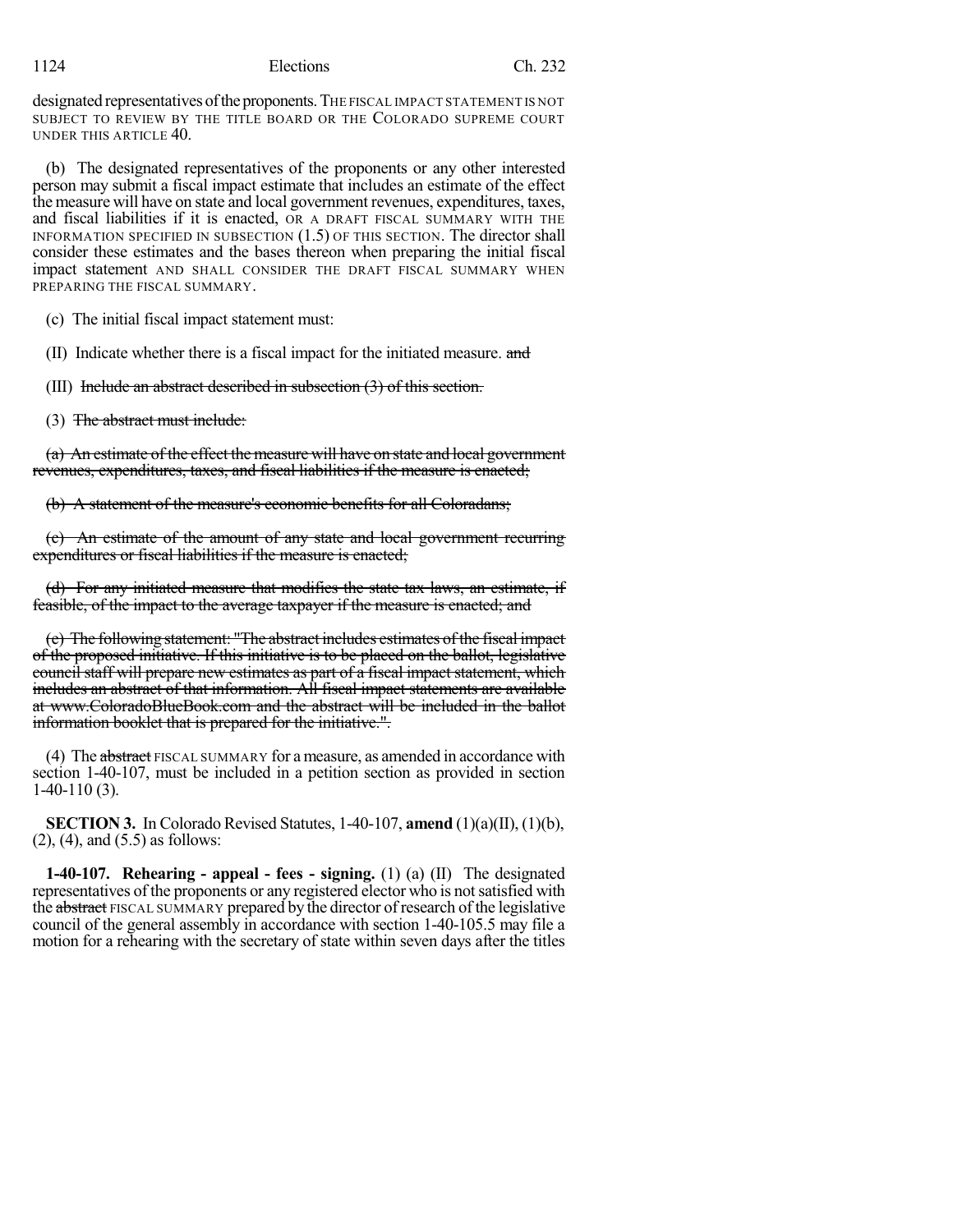and submission clause for the initiative petition are set on the grounds that:

#### (A) An estimate included in the abstract is incorrect;

(B) The abstract FISCAL SUMMARY is misleading or prejudicial; or

(C) The abstract FISCAL SUMMARY does not comply with the requirements set forth in section  $1-40-105.5(3)$  SECTION 1-40-105.5 (1.5).

(b) A motion for rehearing must be typewritten and set forth with particularity the grounds for rehearing. If the motion claims that the petition contains more than a single subject, then the motion must, at a minimum, include a short and plain statement of the reasons for the claim. If the motion claims that the title and submission clause set by the title board are unfair or that they do not fairly express the true meaning and intent of the proposed state law or constitutional amendment, then the motion must identify the specific wording that is challenged. If the motion claims that an estimate in the abstract is incorrect, the motion must include documentation that supports a different estimate. If the motion claims that the abstract FISCAL SUMMARY is misleading or prejudicial or does not comply with the statutory requirements, the motion must specifically identify the specific wording that is challenged or the requirement at issue. The title board may modify the abstract FISCAL SUMMARY based on information presented at the rehearing. If the motion claims that the determination of whether the petition that proposes a constitutional amendment onlyrepealsin whole orin part a constitutional provision is incorrect, the motion must include a short and plain statement of the reasons for the claim.

(2) If any person presenting or the designated representatives of the proponents of an initiative petition for which a motion for a rehearing is filed, any registered elector who filed a motion for a rehearing pursuant to subsection  $(1)$  of this section, or any other registered elector who appeared before the title board in support of or in opposition to a motion for rehearing is not satisfied with the ruling of the title board upon the motion, then the secretary of state shall furnish such person, upon request, a certified copy of the petition with the titles and submission clause of the proposed law or constitutional amendment, the abstract FISCAL SUMMARY, or the determination whether the petition repeals in whole or in part a constitutional provision, together with a certified copy of the motion for rehearing and of the ruling thereon. If filed with the clerk of the supreme court within seven days thereafter, the matter shall be disposed of promptly, consistent with the rights of the parties, either affirming the action of the title board or reversing it, in which latter case the court shall remand it with instructions, pointing out where the title board is in error.

(4) No petition for any initiative measure shall be circulated nor any signature thereto have any force or effect which has been signed before the titles and submission clause have been fixed and determined as provided in section 1-40-106 and this section, or before the abstract FISCAL SUMMARY has been fixed and determined as provided in section 1-40-105.5 and this section.

 $(5.5)$  If the title board modifies the abstract FISCAL SUMMARY pursuant to this section, the secretary of state shall provide the director of research of the legislative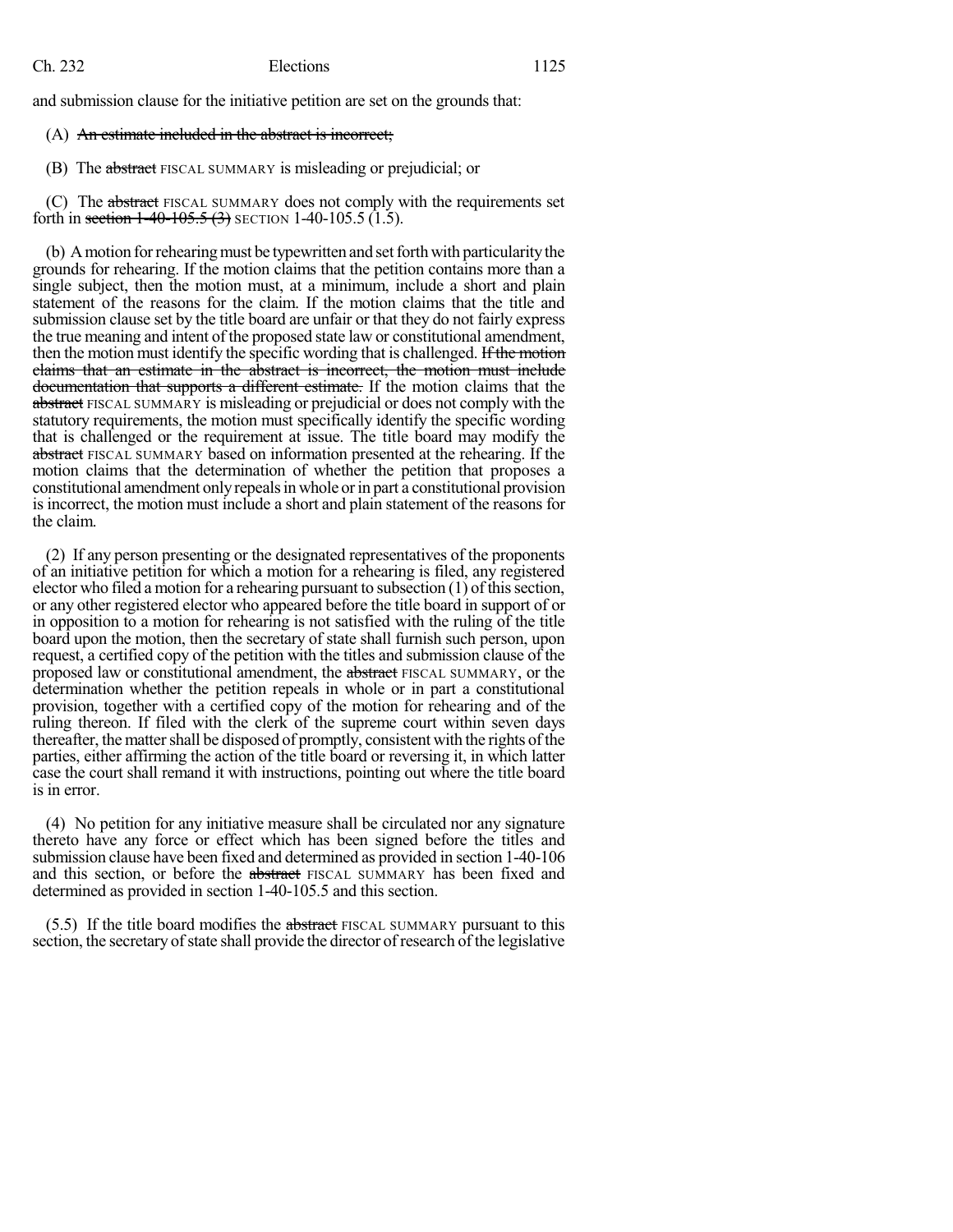council of the general assembly with a copy of the amended abstract FISCAL SUMMARY, and the director shall post the new version of the abstract FISCAL SUMMARY on the legislative council website.

**SECTION 4.** In Colorado Revised Statutes, 1-40-110, **amend** (1) and (3) as follows:

**1-40-110. Warning - ballot title.** (1) At the top of each page of every initiative or referendum petition section shall be printed, in a form as prescribed by the secretary of state, the following:

### **WARNING: IT IS AGAINST THE LAW:**

**For anyone to sign any initiative or referendum petition with any name other than his or her own or to knowingly sign his or her name more than once for the same measure or to knowingly sign a petition when not a registered elector who is eligible to vote on the measure.**

**DO NOT SIGN THIS PETITION UNLESS YOU ARE A REGISTERED ELECTOR AND ELIGIBLETOVOTE ON THIS MEASURE.TOBE A REGISTERED ELECTOR, YOU MUST BE A CITIZEN OF COLORADO AND REGISTERED TO VOTE.**

**Before signing this petition, you are encouraged to read the text or the title of the proposed initiative or referred measure. YOU ARE ALSO ENCOURAGED TO READ THE ABSTRACT OF THE INITIAL FISCAL IMPACT STATEMENT THAT IS INCLUDED AT THE BEGINNING OF THIS PETITION.**

**YOU ARE ALSO ENCOURAGED TO READ THE FISCAL SUMMARY THAT IS INCLUDED AT THE BEGINNING OF THIS PETITION.**

**By signing this petition, you are indicating that you want this measure to be included on the ballot as a proposed change to the (Colorado constitution/Colorado Revised Statutes). If a sufficient number of registered electorssign this petition,this measure will appear on the ballot at the November (year) election.**

(3) For a petition section for a measure to be valid, the abstract FISCAL SUMMARY prepared in accordance with section  $1-40-105.5 \left( \frac{1}{2} \right)$  must be printed on the first page of an initiative petition section.

**SECTION 5.** In Colorado Revised Statutes, 1-40-113, **add** (1)(d) as follows:

**1-40-113. Form - representatives of signers.** (1) (d) THE SECRETARY OF STATE SHALL NOTIFY THE DIRECTOR OF RESEARCH OF THE LEGISLATIVE COUNCIL AT THE TIME A PETITION IS APPROVED PURSUANT TO  $(1)(a)$  OF THIS SECTION.

**SECTION 6.** In Colorado Revised Statutes, 24-6-301, **amend** (3.5)(a)(II.5) as follows: